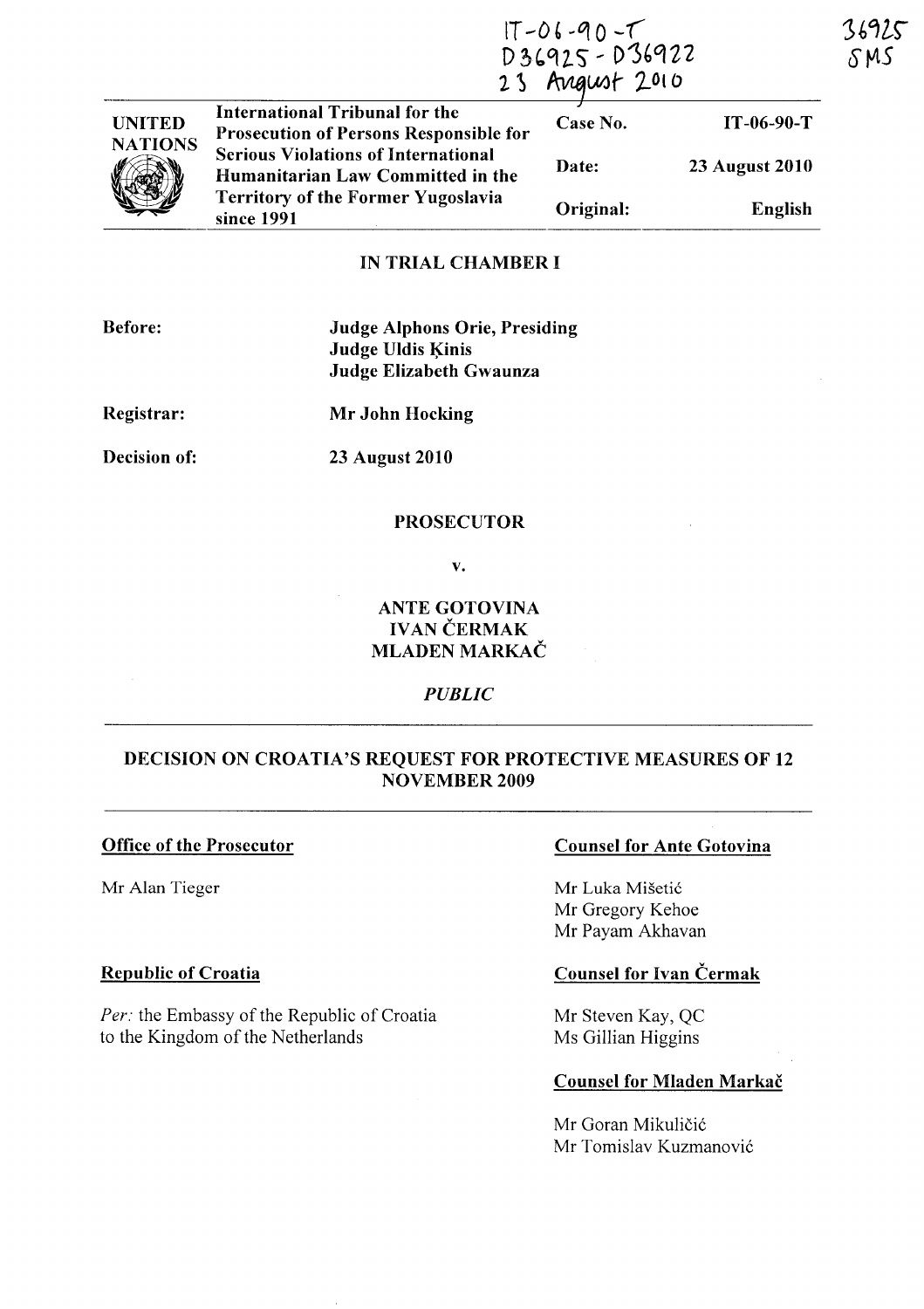**TRIAL CHAMBER I** ("Chamber") of the International Tribunal for the Prosecution of Persons Responsible for Serious Violations of International Humanitarian Law Committed in the Territory of the Former Yugoslavia since 1991 ("Tribunal");

**BEING SEISED OF** the Republic of Croatia's ("Croatia") request for closed session testimony and pseudonym for Witness MM-24 and confidentiality for four reports from the Service for the Protection of the Constitutional Order ("SZUP Reports") pursuant to Rules 54 *bis* (F) and (G), 79 (A) (iii), and Rule 53 (A) of the Tribunal's Rules of Procedure and Evidence ("Rules" and "Request");  $\frac{1}{2}$ 

**NOTING** that Croatia, after an invitation from the Chamber, submitted in support of the Request that the SZUP Reports were "created by applying specific methods and measures" and that the SZUP Reports' disclosure would "result in the revealing of the objectives of the then interests of [Croatia] and [its] methods of data collection as well as of the identity of persons mentioned in the SZUP intelligence data"; $<sup>2</sup>$ </sup>

**NOTING** that the Markac Defence provided the Chamber with the decision of the Security and Intelligence Agency ("Release Decision") conditionally releasing Witness MM-24 from his obligation to protect the confidentiality of certain classified data; $3$ 

**NOTING** Croatia's additional submissions in relation to the Request, wherein it notes that Witness MM -24 has only been relieved of the duty of confidentiality of classified information during closed session hearings; $<sup>4</sup>$ </sup>

**NOTING** that none of the parties objected to the Request;

**RECALLING** that on 16 November 2009, the Chamber provisionally, pending a final decision on the Request, assigned a pseudonym to Witness MM-24 and heard his testimony in closed session; $5$ 

<sup>&</sup>lt;sup>1</sup> Request for a Decision on Testifying Pursuant to Rules 54 *bis* and 79, 12 November 2009; Response of the Republic of Croatia Regarding the Request for Application of Protective Measures, 17 December 2009 ("Response").

<sup>&</sup>lt;sup>2</sup> Response, p. 1; Invitation to the Republic of Croatia in Relation to her Request for Protective Measures, 30 November 2009.

<sup>&</sup>lt;sup>3</sup> Defendant Mladen Markač's Submission in Relation to Witness MM-24, 13 November 2009, Appendix C.

<sup>&</sup>lt;sup>4</sup> Response of the Republic of Croatia regarding Request for Protective Measures, 26 January 2010, p. 3.  $5$  T. 24517.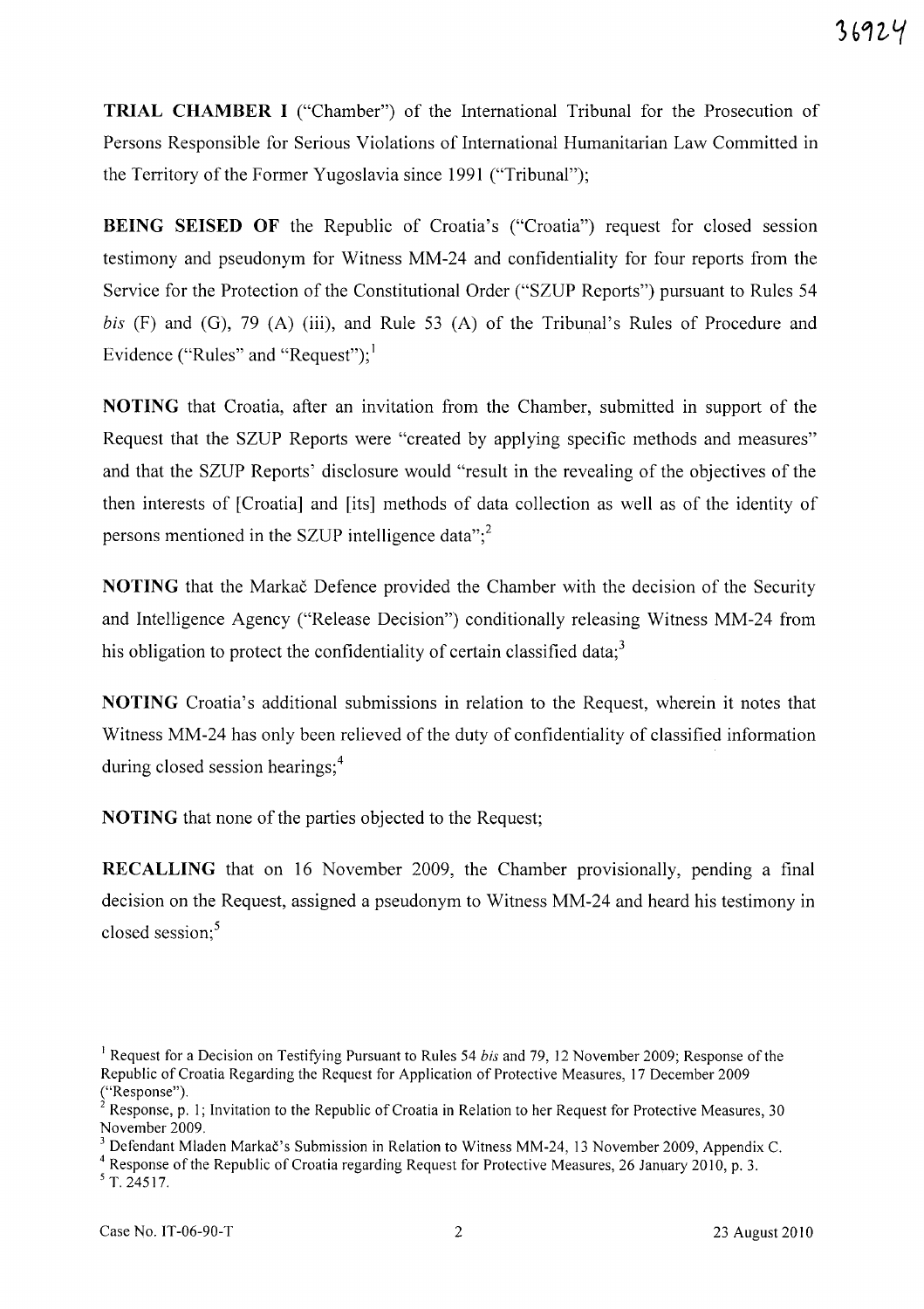**CONSIDERING** that pursuant to Article 20 (4) of the Statute and Rule 78 of the Rules hearings and proceedings at the Tribunal shall be held in public unless otherwise provided and that individuals accused before this Tribunal have a right to a fair and public trial pursuant to Article 21 (2) of the Statute;

**CONSIDERING** that under Rule 54 *his* of the Rules appropriate measures may be ordered in the protection of a state's demonstrated national security interests;

**CONSIDERING** that a Trial Chamber may order appropriate measures for the protection of the interests of justice pursuant to Rule 79 (A) (iii) of the Rules;

**CONSIDERING** that the Release Decision states that "[t]here is [...] a need for the confidentiality of data that are to be provided in the testimony, so the members of the [Markac] defence team and the defendant himself are obliged to protect the confidentiality of the given information, [ ... ] in order to prevent the possible criminal act of disclosing secret information";

**CONSIDERING** the Markac Defence's submission that "should the witness act either through his own accord or someone else's in violation of the [Release] Decision, he would have to incur the consequences of his actions in the country where he resides, i.e., the Republic of Croatia": $6$ 

**CONSIDERING** that, while requested by Croatia, the Release Decision does not explicitly refer to the need for keeping the witness's identity confidential;

**CONSIDERING FURTHER** that revealing the identity of Witness MM-24 nonetheless could give rise to such consequences as mentioned in the Release Decision;

FINDING that Croatia has not sufficiently demonstrated how disclosure to the public of the information sought to be protected would jeopardise its national security interests;

**CONSIDERING** that a reasoned request for protective measures should more appropriately have been submitted earlier so as to allow for the final settlement of the request prior to the beginning of the witness's testimony before this Chamber;